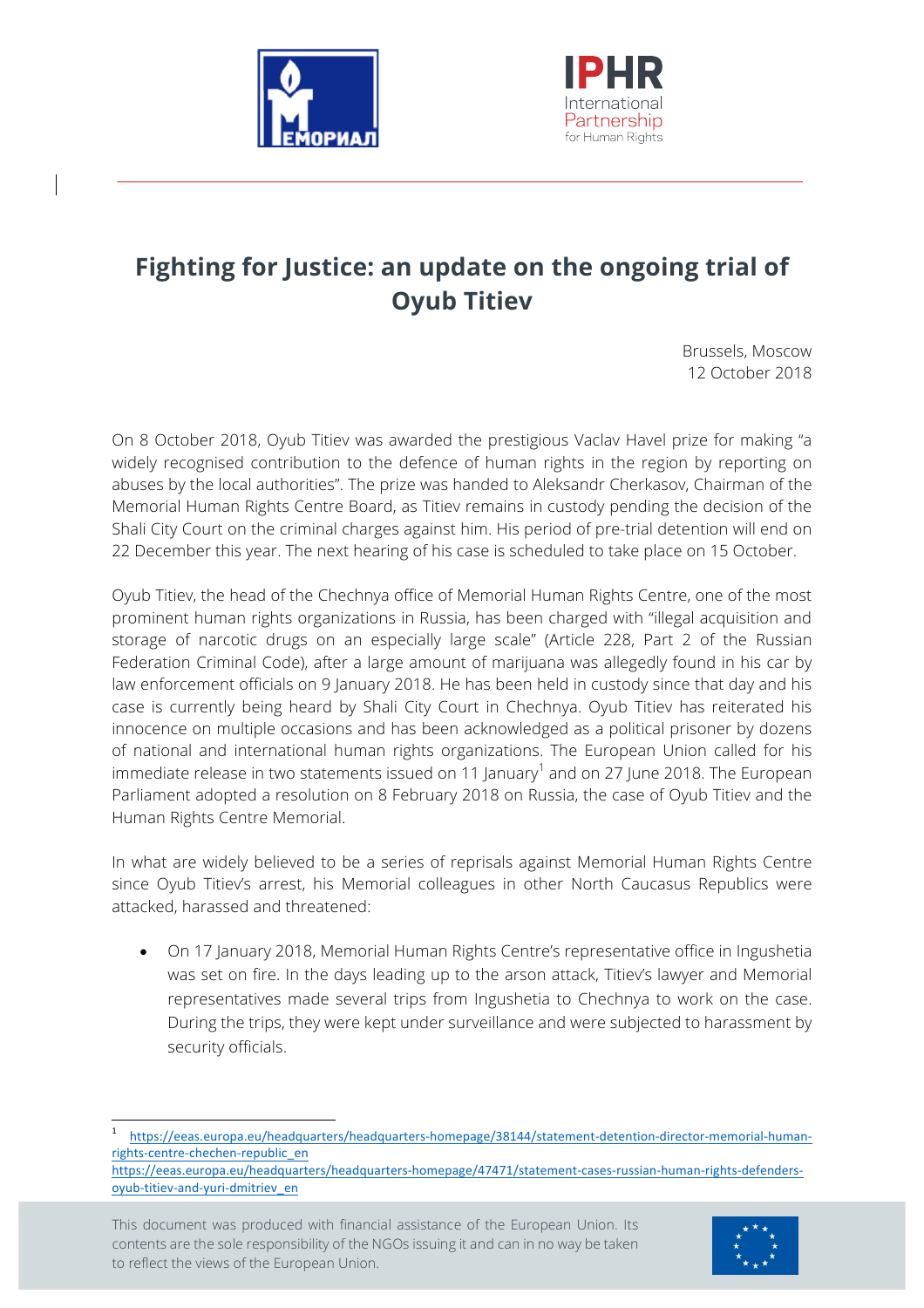- On 22 January 2018, in the city of Makhachkala, Dagestan the car belonging to Memorial's local office was set alight. Earlier that day, one of Titiev's lawyers had travelled in the car from Makhachkala to Kurchaloi, Chechnya, to work on his defence.
- On 28 March 2018, an unknown person attacked Sirazhutdin Datsiyev, head of the Memorial Human Rights Center in Makhachkala, Dagestan, as he was leaving home. Datsiyev was hit on the head with a heavy object and lost consciousness.

To date, the state authorities have failed to take any effective measures to investigate these incidents and identify and bring to justice those responsible.

Oyub Titiev's arrest, prosecution and trial has taken place against the backdrop of an extremely hostile political climate, with the President of the Chechen Republic Ramzan Kadyrov openly threatening human rights defenders and urging their expulsion from Chechnya.

- In December 2017, Magomed Daudoy, the chair of the Chechen Parliament blamed US sanctions against Chechnya and the blocking of Chechen leader Ramzan Kadyrov's social media accounts to the work of human rights defenders. In his statement, Daudov openly called for persecution of human rights defenders.
- In August 2018, Ramzan Kadyrov announced that once the trial of Oyub Titiev is over, human rights defenders would no longer be allowed into Chechnya. He likened human rights defenders to terrorists and extremists.

As a result of such open political hostility, Oyub Titiev's lawyer Ilya Novikov requested that the trial be held outside Chechnya, where the chances of him obtaining a fair trial are slim. The Supreme Court of the Chechen Republic turned down the request. No action has been taken by the authorities following public statements made by Magomed Daudov and Ramzan Kadyrov about human rights defenders.

Since the last update Titiev's case in March 2018<sup>2</sup>, the prosecution has completed the preliminary investigation and the case is now being considered in court. The evidence included into the case files has proved to be highly inconsistent. For instance, the findings of the preliminary investigation do not correspond with the initial findings made at the place of arrest, with the significant differences in the number and description of items found in Titiev's car, which serve as important physical evidence in the case.

Oyub Titiev's lawyers have taken measures to challenge his illegal detention, as well as the fabrication and illegal handling of evidence, and several arbitrary extensions of his term of detention. They filed a series of motions aimed at investigating the circumstances of his arrest, including the fact that he was detained twice – first time in violation of legal detention requirements, and in relation to the planting of evidence in his car.

Oyub Titiev's did not have access to the case files until 8 May 2018. It became evident that some items that had been in Titiev's possession when he was arrested had been stolen. They lodged a complaint about this to the Ministry of Internal Affairs but to no avail. On 1 June 2018, Titiev's

<u> 1989 - Johann Stein, marwolaethau a bh</u>

<sup>2</sup> http://iphronline.org/wp-content/uploads/2018/03/IPHR-Memorial-brief.pdf